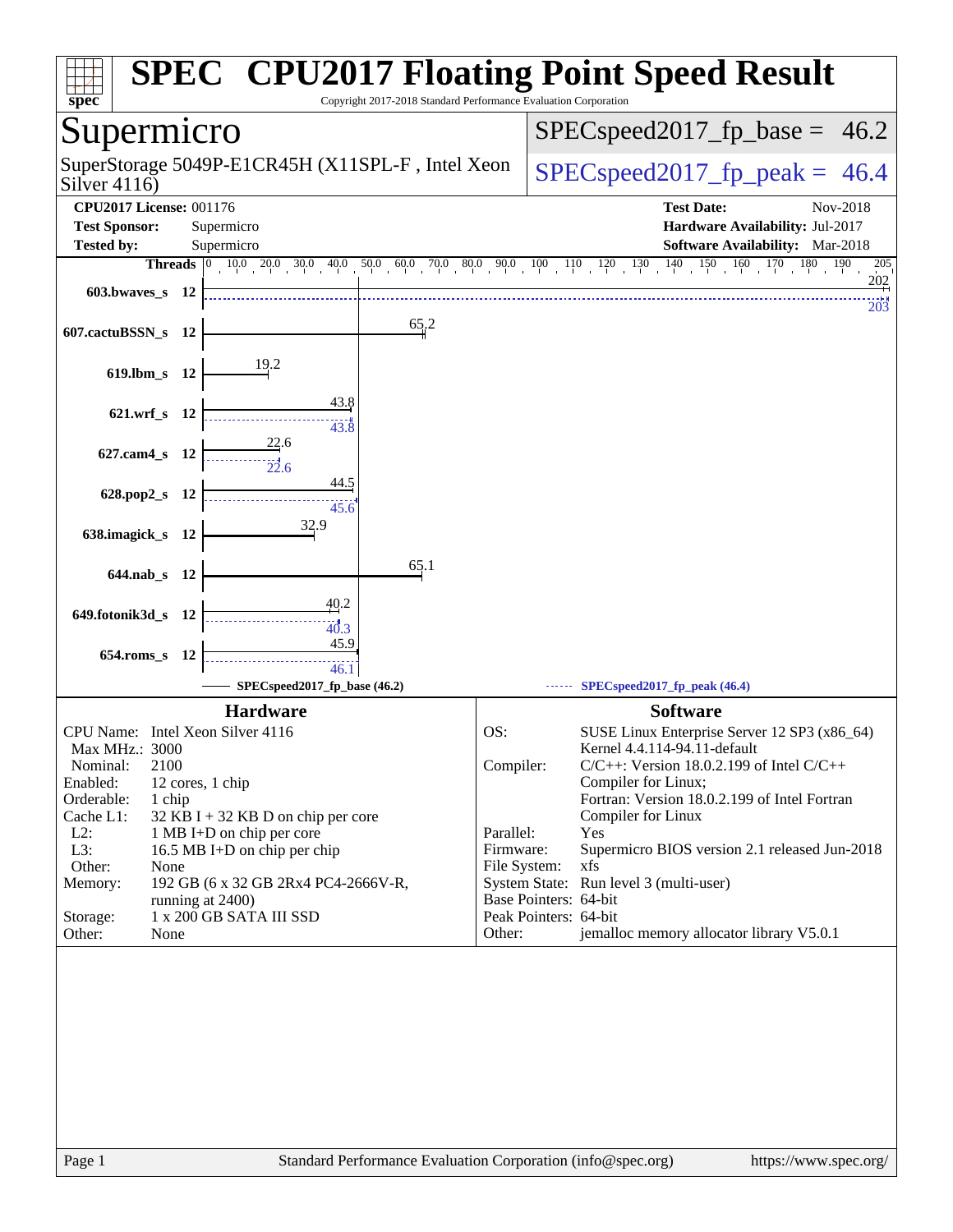

Copyright 2017-2018 Standard Performance Evaluation Corporation

## Supermicro

Silver 4116) SuperStorage 5049P-E1CR45H (X11SPL-F, Intel Xeon  $\big|$  SPECspeed2017 fp\_peak = 46.4

 $SPECspeed2017<sub>fp</sub> base = 46.2$ 

**[CPU2017 License:](http://www.spec.org/auto/cpu2017/Docs/result-fields.html#CPU2017License)** 001176 **[Test Date:](http://www.spec.org/auto/cpu2017/Docs/result-fields.html#TestDate)** Nov-2018 **[Test Sponsor:](http://www.spec.org/auto/cpu2017/Docs/result-fields.html#TestSponsor)** Supermicro **[Hardware Availability:](http://www.spec.org/auto/cpu2017/Docs/result-fields.html#HardwareAvailability)** Jul-2017 **[Tested by:](http://www.spec.org/auto/cpu2017/Docs/result-fields.html#Testedby)** Supermicro **[Software Availability:](http://www.spec.org/auto/cpu2017/Docs/result-fields.html#SoftwareAvailability)** Mar-2018

#### **[Results Table](http://www.spec.org/auto/cpu2017/Docs/result-fields.html#ResultsTable)**

|                             | <b>Base</b>    |                |              |                |       |                | <b>Peak</b> |                |                |              |                |              |                |              |
|-----------------------------|----------------|----------------|--------------|----------------|-------|----------------|-------------|----------------|----------------|--------------|----------------|--------------|----------------|--------------|
| <b>Benchmark</b>            | <b>Threads</b> | <b>Seconds</b> | <b>Ratio</b> | <b>Seconds</b> | Ratio | <b>Seconds</b> | Ratio       | <b>Threads</b> | <b>Seconds</b> | <b>Ratio</b> | <b>Seconds</b> | <b>Ratio</b> | <b>Seconds</b> | <b>Ratio</b> |
| 603.bwayes s                | 12             | 289            | 204          | 292            | 202   | 292            | 202         | 12             | 291            | 203          | 290            | 204          | 293            | 201          |
| 607.cactuBSSN s             | 12             | 256            | 65.2         | 256            | 65.2  | 253            | 65.9        | 12             | 256            | 65.2         | 256            | 65.2         | 253            | 65.9         |
| $619.1$ bm s                | 12             | 272            | 19.2         | 270            | 19.4  | 272            | 19.2        | 12             | 272            | 19.2         | 270            | 19.4         | 272            | <b>19.2</b>  |
| $621.wrf$ s                 | 12             | 301            | 43.9         | 302            | 43.8  | 302            | 43.7        | 12             | 299            | 44.2         | 302            | 43.8         | 302            | 43.7         |
| $627$ .cam $4$ s            | 12             | 392            | 22.6         | 392            | 22.6  | 391            | 22.7        | 12             | 391            | 22.7         | 392            | 22.6         | 392            | 22.6         |
| $628.pop2_s$                | 12             | 266            | 44.6         | 267            | 44.5  | 267            | 44.5        | 12             | 260            | 45.6         | 260            | 45.7         | 262            | 45.4         |
| 638. imagick_s              | 12             | 438            | 32.9         | 439            | 32.9  | 438            | 33.0        | 12             | 438            | 32.9         | 439            | 32.9         | 438            | 33.0         |
| $644$ .nab s                | 12             | 268            | 65.1         | 269            | 65.1  | 269            | 65.0        | 12             | 268            | 65.1         | 269            | 65.1         | 269            | 65.0         |
| 649.fotonik3d s             | 12             | 226            | 40.4         | 242            | 37.6  | 227            | 40.2        | 12             | 225            | 40.5         | 226            | 40.3         | 227            | 40.1         |
| $654$ .roms s               | 12             | 341            | 46.2         | <u>343</u>     | 45.9  | 344            | 45.8        | 12             | 342            | 46.1         | 341            | 46.1         | 341            | 46.1         |
| $SPEC speed2017_fp\_base =$ |                |                | 46.2         |                |       |                |             |                |                |              |                |              |                |              |

**[SPECspeed2017\\_fp\\_peak =](http://www.spec.org/auto/cpu2017/Docs/result-fields.html#SPECspeed2017fppeak) 46.4**

Results appear in the [order in which they were run.](http://www.spec.org/auto/cpu2017/Docs/result-fields.html#RunOrder) Bold underlined text [indicates a median measurement](http://www.spec.org/auto/cpu2017/Docs/result-fields.html#Median).

#### **[Operating System Notes](http://www.spec.org/auto/cpu2017/Docs/result-fields.html#OperatingSystemNotes)**

Stack size set to unlimited using "ulimit -s unlimited"

#### **[General Notes](http://www.spec.org/auto/cpu2017/Docs/result-fields.html#GeneralNotes)**

Environment variables set by runcpu before the start of the run: KMP\_AFFINITY = "granularity=fine,compact" LD\_LIBRARY\_PATH = "/home/cpu2017/lib/ia32:/home/cpu2017/lib/intel64:/home/cpu2017/je5.0.1-32:/home/cpu2017/je5.0.1-64" OMP\_STACKSIZE = "192M"

 Binaries compiled on a system with 1x Intel Core i7-6700K CPU + 32GB RAM memory using Redhat Enterprise Linux 7.5 Transparent Huge Pages enabled by default Prior to runcpu invocation Filesystem page cache synced and cleared with: sync; echo 3> /proc/sys/vm/drop\_caches

 Yes: The test sponsor attests, as of date of publication, that CVE-2017-5754 (Meltdown) is mitigated in the system as tested and documented. Yes: The test sponsor attests, as of date of publication, that CVE-2017-5753 (Spectre variant 1) is mitigated in the system as tested and documented. Yes: The test sponsor attests, as of date of publication, that CVE-2017-5715 (Spectre variant 2) is mitigated in the system as tested and documented. jemalloc, a general purpose malloc implementation built with the RedHat Enterprise 7.5, and the system compiler gcc 4.8.5 sources available from jemalloc.net or <https://github.com/jemalloc/jemalloc/releases>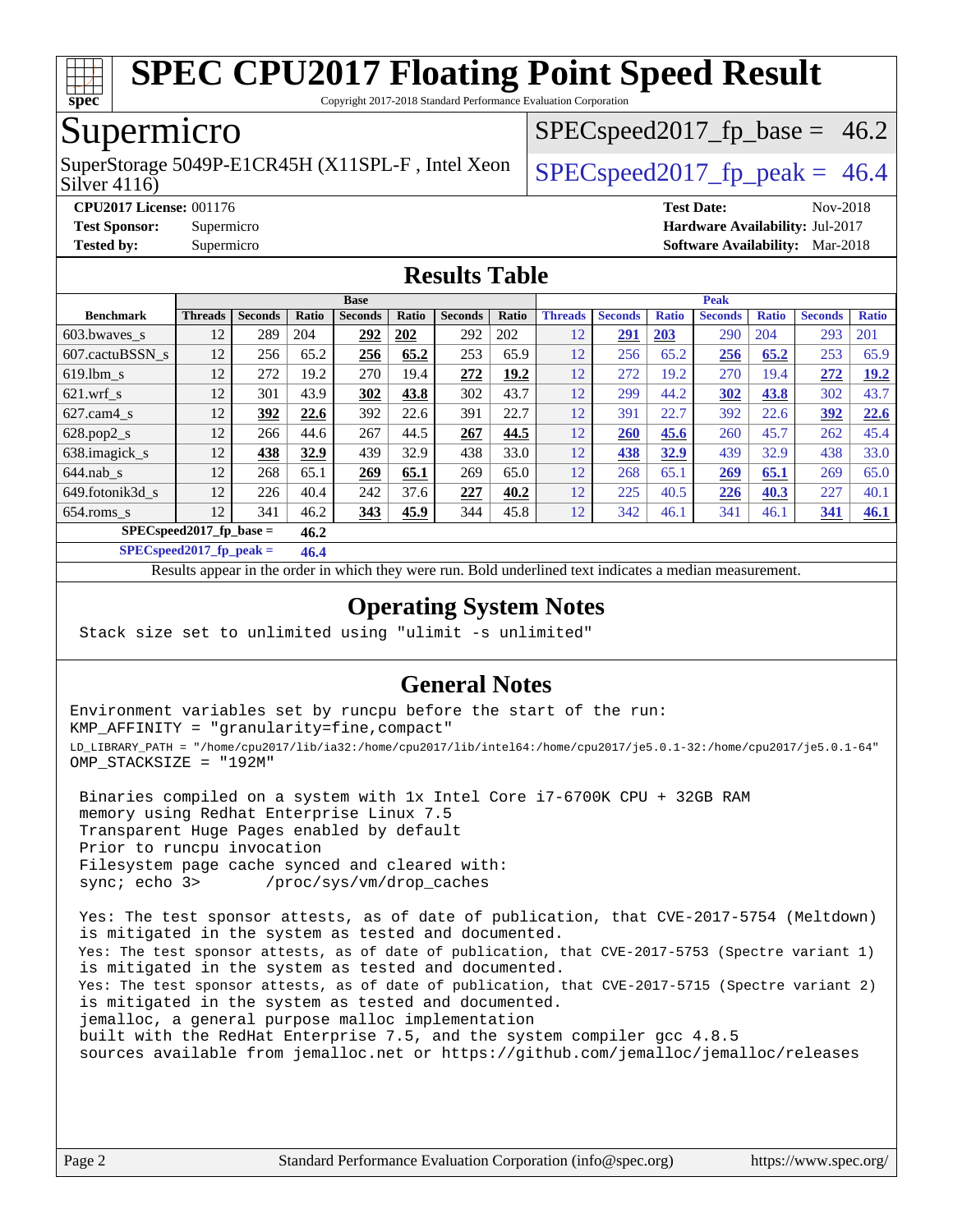

Copyright 2017-2018 Standard Performance Evaluation Corporation

### Supermicro

Silver 4116) SuperStorage 5049P-E1CR45H (X11SPL-F, Intel Xeon  $\Big|$  [SPECspeed2017\\_fp\\_peak =](http://www.spec.org/auto/cpu2017/Docs/result-fields.html#SPECspeed2017fppeak) 46.4

 $SPECspeed2017<sub>fp</sub> base = 46.2$ 

**[CPU2017 License:](http://www.spec.org/auto/cpu2017/Docs/result-fields.html#CPU2017License)** 001176 **[Test Date:](http://www.spec.org/auto/cpu2017/Docs/result-fields.html#TestDate)** Nov-2018 **[Test Sponsor:](http://www.spec.org/auto/cpu2017/Docs/result-fields.html#TestSponsor)** Supermicro **[Hardware Availability:](http://www.spec.org/auto/cpu2017/Docs/result-fields.html#HardwareAvailability)** Jul-2017 **[Tested by:](http://www.spec.org/auto/cpu2017/Docs/result-fields.html#Testedby)** Supermicro **[Software Availability:](http://www.spec.org/auto/cpu2017/Docs/result-fields.html#SoftwareAvailability)** Mar-2018

#### **[Platform Notes](http://www.spec.org/auto/cpu2017/Docs/result-fields.html#PlatformNotes)**

Page 3 Standard Performance Evaluation Corporation [\(info@spec.org\)](mailto:info@spec.org) <https://www.spec.org/> BIOS Settings: Hyper-Threading [ALL] = Disable LLC dead line alloc = Disable Patrol Scrub = Disable Sysinfo program /home/cpu2017/bin/sysinfo Rev: r5974 of 2018-05-19 9bcde8f2999c33d61f64985e45859ea9 running on linux-52ma Sat Nov 3 01:15:12 2018 SUT (System Under Test) info as seen by some common utilities. For more information on this section, see <https://www.spec.org/cpu2017/Docs/config.html#sysinfo> From /proc/cpuinfo model name : Intel(R) Xeon(R) Silver 4116 CPU @ 2.10GHz 1 "physical id"s (chips) 12 "processors" cores, siblings (Caution: counting these is hw and system dependent. The following excerpts from /proc/cpuinfo might not be reliable. Use with caution.) cpu cores : 12 siblings : 12 physical 0: cores 0 1 2 3 4 5 8 9 10 11 12 13 From lscpu: Architecture: x86\_64 CPU op-mode(s): 32-bit, 64-bit Byte Order: Little Endian  $CPU(s):$  12 On-line CPU(s) list: 0-11 Thread(s) per core: 1 Core(s) per socket: 12 Socket(s): 1 NUMA node(s): 1 Vendor ID: GenuineIntel CPU family: 6 Model: 85 Model name: Intel(R) Xeon(R) Silver 4116 CPU @ 2.10GHz Stepping: 4 CPU MHz: 900.000 CPU max MHz: 2101.0000 CPU min MHz: 800.0000 BogoMIPS: 4200.01 Virtualization: VT-x L1d cache: 32K L1i cache: 32K L2 cache: 1024K L3 cache: 16896K NUMA node0 CPU(s): 0-11 **(Continued on next page)**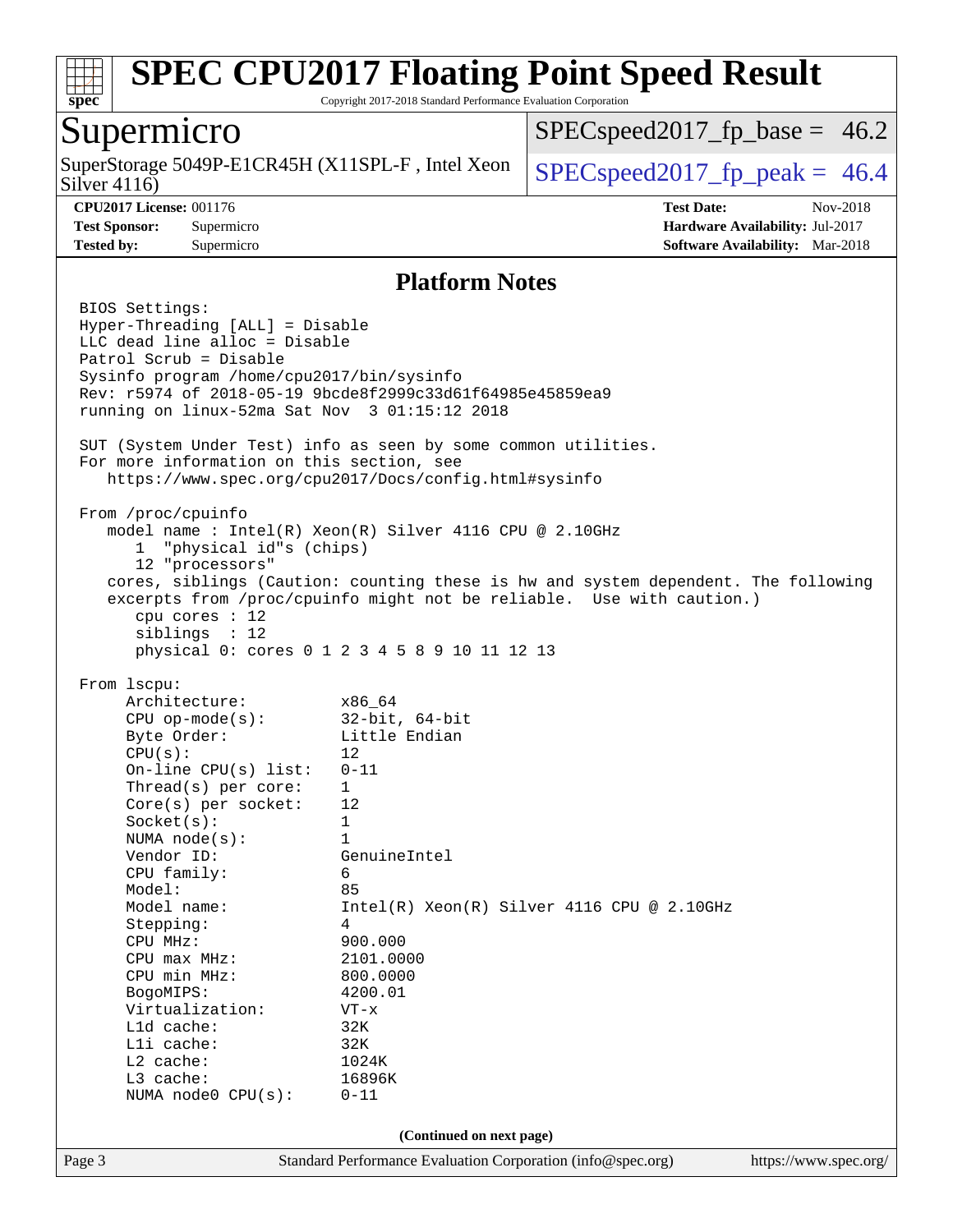

Copyright 2017-2018 Standard Performance Evaluation Corporation

### Supermicro

Silver 4116) SuperStorage 5049P-E1CR45H (X11SPL-F, Intel Xeon  $\big|$  SPECspeed2017 fp\_peak = 46.4

 $SPECspeed2017<sub>fp</sub> base = 46.2$ 

**[Tested by:](http://www.spec.org/auto/cpu2017/Docs/result-fields.html#Testedby)** Supermicro **[Software Availability:](http://www.spec.org/auto/cpu2017/Docs/result-fields.html#SoftwareAvailability)** Mar-2018

**[CPU2017 License:](http://www.spec.org/auto/cpu2017/Docs/result-fields.html#CPU2017License)** 001176 **[Test Date:](http://www.spec.org/auto/cpu2017/Docs/result-fields.html#TestDate)** Nov-2018 **[Test Sponsor:](http://www.spec.org/auto/cpu2017/Docs/result-fields.html#TestSponsor)** Supermicro **[Hardware Availability:](http://www.spec.org/auto/cpu2017/Docs/result-fields.html#HardwareAvailability)** Jul-2017

#### **[Platform Notes \(Continued\)](http://www.spec.org/auto/cpu2017/Docs/result-fields.html#PlatformNotes)**

Flags: fpu vme de pse tsc msr pae mce cx8 apic sep mtrr pge mca cmov pat pse36 clflush dts acpi mmx fxsr sse sse2 ss ht tm pbe syscall nx pdpe1gb rdtscp lm constant\_tsc art arch\_perfmon pebs bts rep\_good nopl xtopology nonstop\_tsc aperfmperf eagerfpu pni pclmulqdq dtes64 monitor ds\_cpl vmx smx est tm2 ssse3 sdbg fma cx16 xtpr pdcm pcid dca sse4\_1 sse4\_2 x2apic movbe popcnt tsc\_deadline\_timer aes xsave avx f16c rdrand lahf\_lm abm 3dnowprefetch ida arat epb invpcid\_single pln pts dtherm intel\_pt rsb\_ctxsw spec\_ctrl retpoline kaiser tpr\_shadow vnmi flexpriority ept vpid fsgsbase tsc\_adjust bmi1 hle avx2 smep bmi2 erms invpcid rtm cqm mpx avx512f avx512dq rdseed adx smap clflushopt clwb avx512cd avx512bw avx512vl xsaveopt xsavec xgetbv1 cqm\_llc cqm\_occup\_llc pku ospke /proc/cpuinfo cache data cache size : 16896 KB From numactl --hardware WARNING: a numactl 'node' might or might not correspond to a physical chip. available: 1 nodes (0) node 0 cpus: 0 1 2 3 4 5 6 7 8 9 10 11 node 0 size: 192076 MB node 0 free: 184737 MB node distances: node 0 0: 10 From /proc/meminfo MemTotal: 196686356 kB HugePages\_Total: 0 Hugepagesize: 2048 kB From /etc/\*release\* /etc/\*version\* SuSE-release: SUSE Linux Enterprise Server 12 (x86\_64) VERSION = 12 PATCHLEVEL = 3 # This file is deprecated and will be removed in a future service pack or release. # Please check /etc/os-release for details about this release. os-release: NAME="SLES" VERSION="12-SP3" VERSION\_ID="12.3" PRETTY\_NAME="SUSE Linux Enterprise Server 12 SP3" ID="sles" ANSI\_COLOR="0;32" CPE\_NAME="cpe:/o:suse:sles:12:sp3" uname -a: Linux linux-52ma 4.4.114-94.11-default #1 SMP Thu Feb 1 19:28:26 UTC 2018 (4309ff9) **(Continued on next page)**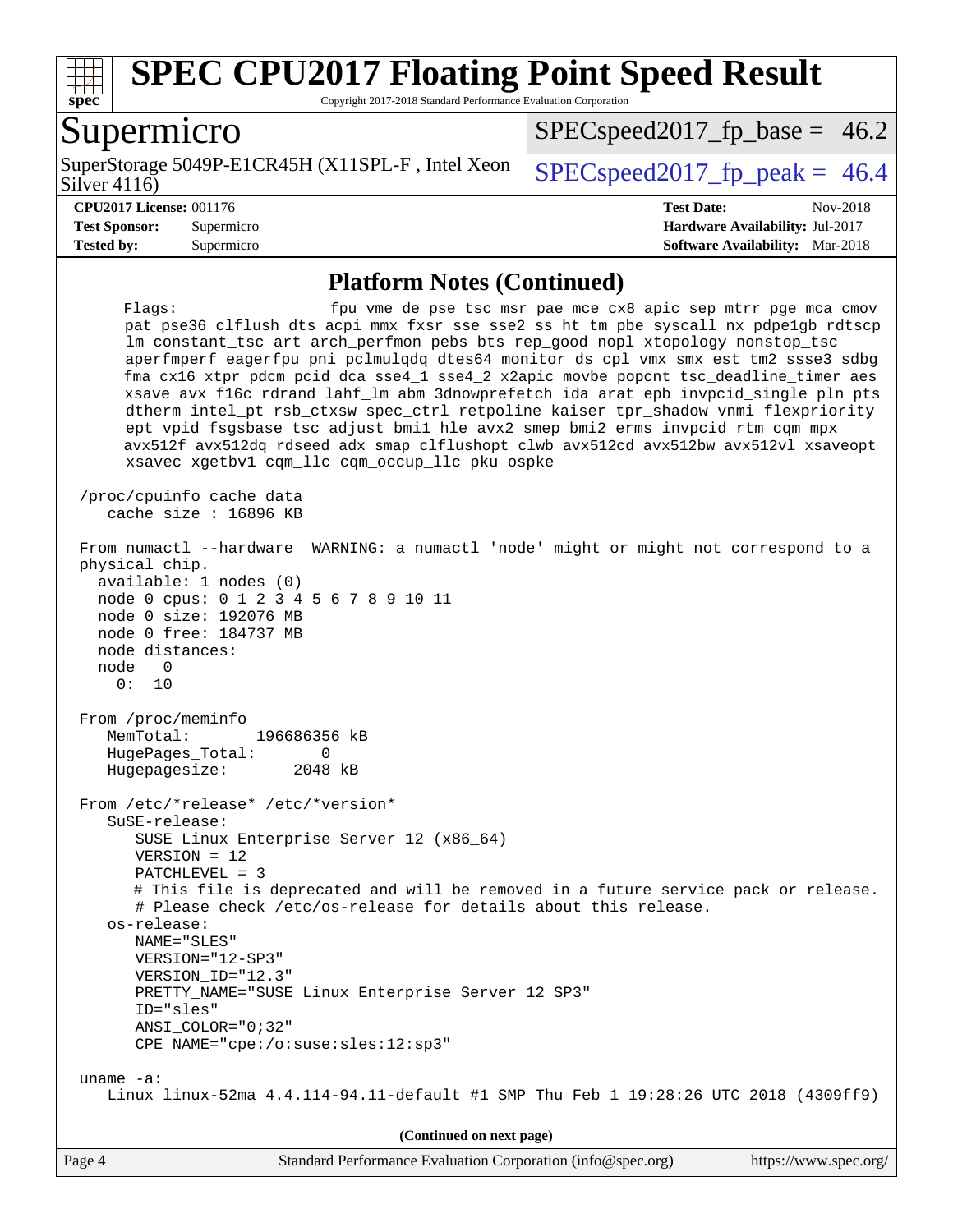

Copyright 2017-2018 Standard Performance Evaluation Corporation

#### Supermicro

Silver 4116) SuperStorage 5049P-E1CR45H (X11SPL-F, Intel Xeon  $\big|$  SPECspeed2017 fp\_peak = 46.4

 $SPECspeed2017<sub>fp</sub> base = 46.2$ 

**[CPU2017 License:](http://www.spec.org/auto/cpu2017/Docs/result-fields.html#CPU2017License)** 001176 **[Test Date:](http://www.spec.org/auto/cpu2017/Docs/result-fields.html#TestDate)** Nov-2018 **[Test Sponsor:](http://www.spec.org/auto/cpu2017/Docs/result-fields.html#TestSponsor)** Supermicro **[Hardware Availability:](http://www.spec.org/auto/cpu2017/Docs/result-fields.html#HardwareAvailability)** Jul-2017 **[Tested by:](http://www.spec.org/auto/cpu2017/Docs/result-fields.html#Testedby)** Supermicro **[Software Availability:](http://www.spec.org/auto/cpu2017/Docs/result-fields.html#SoftwareAvailability)** Mar-2018

#### **[Platform Notes \(Continued\)](http://www.spec.org/auto/cpu2017/Docs/result-fields.html#PlatformNotes)**

x86\_64 x86\_64 x86\_64 GNU/Linux

Kernel self-reported vulnerability status:

 CVE-2017-5754 (Meltdown): Mitigation: PTI CVE-2017-5753 (Spectre variant 1): Mitigation: Barriers CVE-2017-5715 (Spectre variant 2): Mitigation: IBRS+IBPB

run-level 3 Nov 2 18:43

 SPEC is set to: /home/cpu2017 Filesystem Type Size Used Avail Use% Mounted on /dev/sda4 xfs 145G 50G 95G 35% /home

 Additional information from dmidecode follows. WARNING: Use caution when you interpret this section. The 'dmidecode' program reads system data which is "intended to allow hardware to be accurately determined", but the intent may not be met, as there are frequent changes to hardware, firmware, and the "DMTF SMBIOS" standard. BIOS American Megatrends Inc. 2.1 06/15/2018 Memory: 2x NO DIMM NO DIMM 6x Samsung M393A4K40BB2-CTD 32 GB 2 rank 2666, configured at 2400

(End of data from sysinfo program)

#### **[Compiler Version Notes](http://www.spec.org/auto/cpu2017/Docs/result-fields.html#CompilerVersionNotes)**

| 619.1bm_s(base) 638.imagick_s(base, peak) 644.nab_s(base, peak)<br>CC                         |
|-----------------------------------------------------------------------------------------------|
| icc (ICC) 18.0.2 20180210<br>Copyright (C) 1985-2018 Intel Corporation. All rights reserved.  |
| $CC$ 619.1bm $s$ (peak)                                                                       |
| icc (ICC) 18.0.2 20180210<br>Copyright (C) 1985-2018 Intel Corporation. All rights reserved.  |
| FC 607. cactuBSSN s(base, peak)                                                               |
| icpc (ICC) 18.0.2 20180210<br>Copyright (C) 1985-2018 Intel Corporation. All rights reserved. |
| (Continued on next page)                                                                      |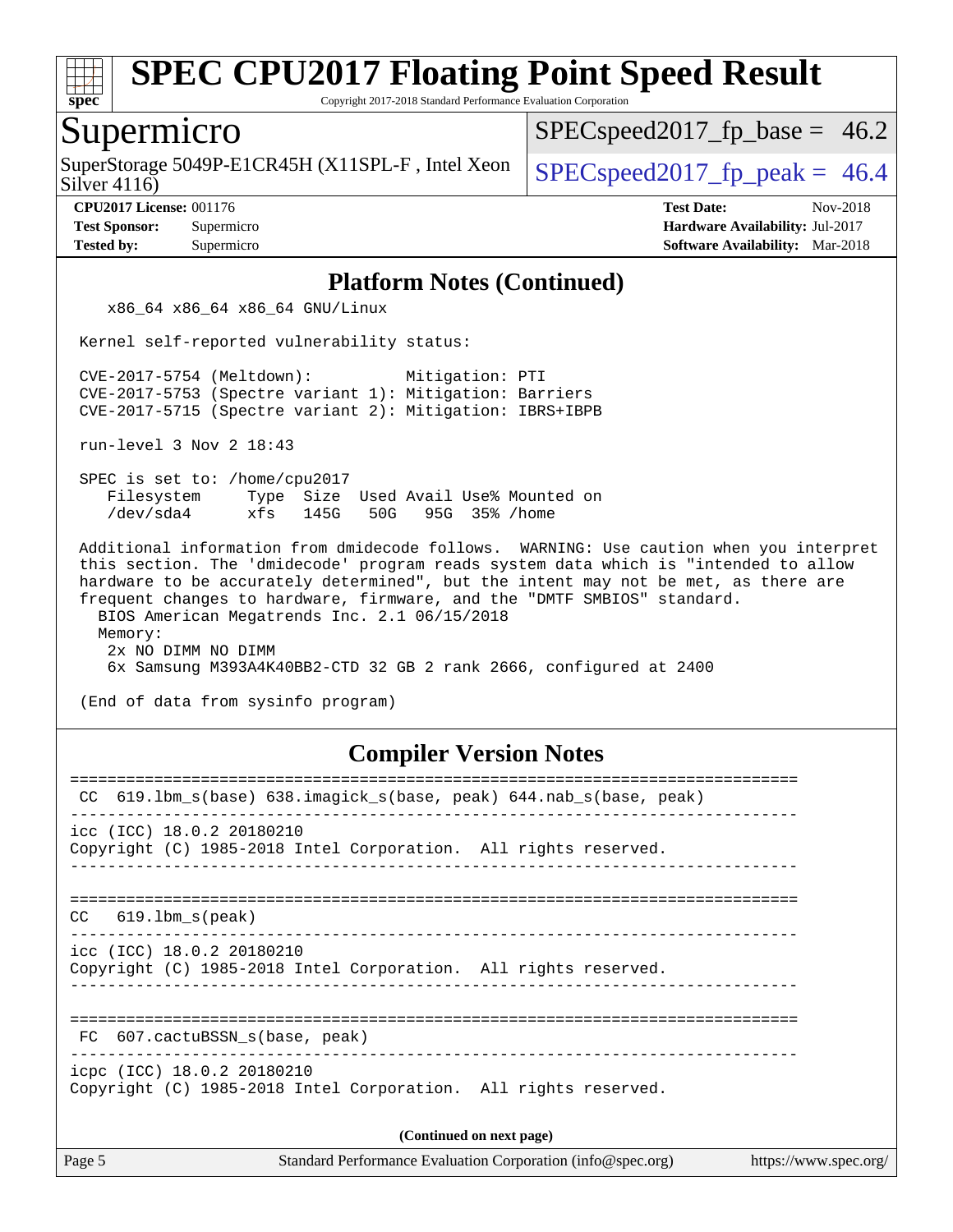

Copyright 2017-2018 Standard Performance Evaluation Corporation

## Supermicro

Silver 4116) SuperStorage 5049P-E1CR45H (X11SPL-F, Intel Xeon  $\Big|$  [SPECspeed2017\\_fp\\_peak =](http://www.spec.org/auto/cpu2017/Docs/result-fields.html#SPECspeed2017fppeak) 46.4

 $SPEC speed2017_fp\_base = 46.2$ 

**[CPU2017 License:](http://www.spec.org/auto/cpu2017/Docs/result-fields.html#CPU2017License)** 001176 **[Test Date:](http://www.spec.org/auto/cpu2017/Docs/result-fields.html#TestDate)** Nov-2018 **[Test Sponsor:](http://www.spec.org/auto/cpu2017/Docs/result-fields.html#TestSponsor)** Supermicro **[Hardware Availability:](http://www.spec.org/auto/cpu2017/Docs/result-fields.html#HardwareAvailability)** Jul-2017 **[Tested by:](http://www.spec.org/auto/cpu2017/Docs/result-fields.html#Testedby)** Supermicro **[Software Availability:](http://www.spec.org/auto/cpu2017/Docs/result-fields.html#SoftwareAvailability)** Mar-2018

#### **[Compiler Version Notes \(Continued\)](http://www.spec.org/auto/cpu2017/Docs/result-fields.html#CompilerVersionNotes)**

| icc (ICC) 18.0.2 20180210<br>ifort (IFORT) 18.0.2 20180210 | $\sigma$ --- $\mu$ -- $\sigma$ - $\sigma$ - $\sigma$ - $\sigma$ - $\sigma$ - $\sigma$ - $\sigma$<br>Copyright (C) 1985-2018 Intel Corporation. All rights reserved.<br>Copyright (C) 1985-2018 Intel Corporation. All rights reserved. |                                                                    |
|------------------------------------------------------------|----------------------------------------------------------------------------------------------------------------------------------------------------------------------------------------------------------------------------------------|--------------------------------------------------------------------|
|                                                            |                                                                                                                                                                                                                                        | FC 603.bwaves_s(base) 649.fotonik3d_s(base) 654.roms_s(base, peak) |
| ifort (IFORT) 18.0.2 20180210                              | Copyright (C) 1985-2018 Intel Corporation. All rights reserved.<br>____________________                                                                                                                                                |                                                                    |
|                                                            | $FC$ 603.bwaves_s(peak) 649.fotonik3d_s(peak)                                                                                                                                                                                          |                                                                    |
| ifort (IFORT) 18.0.2 20180210                              | Copyright (C) 1985-2018 Intel Corporation. All rights reserved.                                                                                                                                                                        |                                                                    |
|                                                            | $CC$ 621.wrf_s(base) 627.cam4_s(base, peak) 628.pop2_s(base)                                                                                                                                                                           |                                                                    |
| ifort (IFORT) 18.0.2 20180210<br>icc (ICC) 18.0.2 20180210 | Copyright (C) 1985-2018 Intel Corporation. All rights reserved.                                                                                                                                                                        |                                                                    |
|                                                            | Copyright (C) 1985-2018 Intel Corporation. All rights reserved.                                                                                                                                                                        |                                                                    |
| CC 621.wrf_s(peak) 628.pop2_s(peak)                        | ---------                                                                                                                                                                                                                              |                                                                    |
| ifort (IFORT) 18.0.2 20180210<br>icc (ICC) 18.0.2 20180210 | Copyright (C) 1985-2018 Intel Corporation. All rights reserved.<br>Copyright (C) 1985-2018 Intel Corporation. All rights reserved.                                                                                                     |                                                                    |
|                                                            |                                                                                                                                                                                                                                        |                                                                    |

## **[Base Compiler Invocation](http://www.spec.org/auto/cpu2017/Docs/result-fields.html#BaseCompilerInvocation)**

[C benchmarks](http://www.spec.org/auto/cpu2017/Docs/result-fields.html#Cbenchmarks): [icc -m64 -std=c11](http://www.spec.org/cpu2017/results/res2018q4/cpu2017-20181112-09670.flags.html#user_CCbase_intel_icc_64bit_c11_33ee0cdaae7deeeab2a9725423ba97205ce30f63b9926c2519791662299b76a0318f32ddfffdc46587804de3178b4f9328c46fa7c2b0cd779d7a61945c91cd35)

[Fortran benchmarks](http://www.spec.org/auto/cpu2017/Docs/result-fields.html#Fortranbenchmarks): [ifort -m64](http://www.spec.org/cpu2017/results/res2018q4/cpu2017-20181112-09670.flags.html#user_FCbase_intel_ifort_64bit_24f2bb282fbaeffd6157abe4f878425411749daecae9a33200eee2bee2fe76f3b89351d69a8130dd5949958ce389cf37ff59a95e7a40d588e8d3a57e0c3fd751)

**(Continued on next page)**

Page 6 Standard Performance Evaluation Corporation [\(info@spec.org\)](mailto:info@spec.org) <https://www.spec.org/>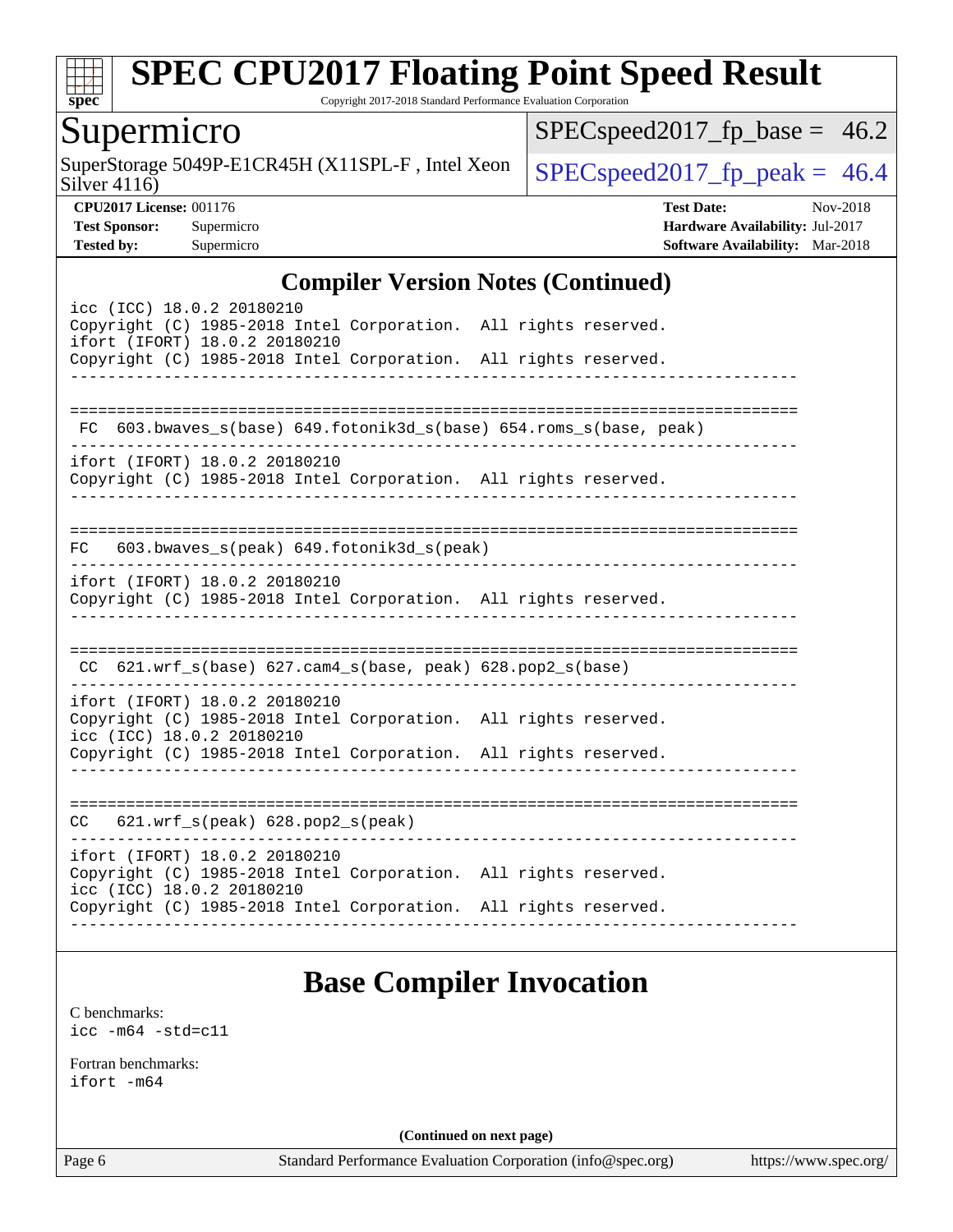

Copyright 2017-2018 Standard Performance Evaluation Corporation

## Supermicro

Silver 4116) SuperStorage 5049P-E1CR45H (X11SPL-F, Intel Xeon  $\big|$  SPECspeed2017 fp\_peak = 46.4

 $SPECspeed2017<sub>fp</sub> base = 46.2$ 

**[Tested by:](http://www.spec.org/auto/cpu2017/Docs/result-fields.html#Testedby)** Supermicro **[Software Availability:](http://www.spec.org/auto/cpu2017/Docs/result-fields.html#SoftwareAvailability)** Mar-2018

**[CPU2017 License:](http://www.spec.org/auto/cpu2017/Docs/result-fields.html#CPU2017License)** 001176 **[Test Date:](http://www.spec.org/auto/cpu2017/Docs/result-fields.html#TestDate)** Nov-2018 **[Test Sponsor:](http://www.spec.org/auto/cpu2017/Docs/result-fields.html#TestSponsor)** Supermicro **[Hardware Availability:](http://www.spec.org/auto/cpu2017/Docs/result-fields.html#HardwareAvailability)** Jul-2017

# **[Base Compiler Invocation \(Continued\)](http://www.spec.org/auto/cpu2017/Docs/result-fields.html#BaseCompilerInvocation)**

[Benchmarks using both Fortran and C](http://www.spec.org/auto/cpu2017/Docs/result-fields.html#BenchmarksusingbothFortranandC): [ifort -m64](http://www.spec.org/cpu2017/results/res2018q4/cpu2017-20181112-09670.flags.html#user_CC_FCbase_intel_ifort_64bit_24f2bb282fbaeffd6157abe4f878425411749daecae9a33200eee2bee2fe76f3b89351d69a8130dd5949958ce389cf37ff59a95e7a40d588e8d3a57e0c3fd751) [icc -m64 -std=c11](http://www.spec.org/cpu2017/results/res2018q4/cpu2017-20181112-09670.flags.html#user_CC_FCbase_intel_icc_64bit_c11_33ee0cdaae7deeeab2a9725423ba97205ce30f63b9926c2519791662299b76a0318f32ddfffdc46587804de3178b4f9328c46fa7c2b0cd779d7a61945c91cd35)

[Benchmarks using Fortran, C, and C++:](http://www.spec.org/auto/cpu2017/Docs/result-fields.html#BenchmarksusingFortranCandCXX) [icpc -m64](http://www.spec.org/cpu2017/results/res2018q4/cpu2017-20181112-09670.flags.html#user_CC_CXX_FCbase_intel_icpc_64bit_4ecb2543ae3f1412ef961e0650ca070fec7b7afdcd6ed48761b84423119d1bf6bdf5cad15b44d48e7256388bc77273b966e5eb805aefd121eb22e9299b2ec9d9) [icc -m64 -std=c11](http://www.spec.org/cpu2017/results/res2018q4/cpu2017-20181112-09670.flags.html#user_CC_CXX_FCbase_intel_icc_64bit_c11_33ee0cdaae7deeeab2a9725423ba97205ce30f63b9926c2519791662299b76a0318f32ddfffdc46587804de3178b4f9328c46fa7c2b0cd779d7a61945c91cd35) [ifort -m64](http://www.spec.org/cpu2017/results/res2018q4/cpu2017-20181112-09670.flags.html#user_CC_CXX_FCbase_intel_ifort_64bit_24f2bb282fbaeffd6157abe4f878425411749daecae9a33200eee2bee2fe76f3b89351d69a8130dd5949958ce389cf37ff59a95e7a40d588e8d3a57e0c3fd751)

### **[Base Portability Flags](http://www.spec.org/auto/cpu2017/Docs/result-fields.html#BasePortabilityFlags)**

 603.bwaves\_s: [-DSPEC\\_LP64](http://www.spec.org/cpu2017/results/res2018q4/cpu2017-20181112-09670.flags.html#suite_basePORTABILITY603_bwaves_s_DSPEC_LP64) 607.cactuBSSN\_s: [-DSPEC\\_LP64](http://www.spec.org/cpu2017/results/res2018q4/cpu2017-20181112-09670.flags.html#suite_basePORTABILITY607_cactuBSSN_s_DSPEC_LP64) 619.lbm\_s: [-DSPEC\\_LP64](http://www.spec.org/cpu2017/results/res2018q4/cpu2017-20181112-09670.flags.html#suite_basePORTABILITY619_lbm_s_DSPEC_LP64) 621.wrf\_s: [-DSPEC\\_LP64](http://www.spec.org/cpu2017/results/res2018q4/cpu2017-20181112-09670.flags.html#suite_basePORTABILITY621_wrf_s_DSPEC_LP64) [-DSPEC\\_CASE\\_FLAG](http://www.spec.org/cpu2017/results/res2018q4/cpu2017-20181112-09670.flags.html#b621.wrf_s_baseCPORTABILITY_DSPEC_CASE_FLAG) [-convert big\\_endian](http://www.spec.org/cpu2017/results/res2018q4/cpu2017-20181112-09670.flags.html#user_baseFPORTABILITY621_wrf_s_convert_big_endian_c3194028bc08c63ac5d04de18c48ce6d347e4e562e8892b8bdbdc0214820426deb8554edfa529a3fb25a586e65a3d812c835984020483e7e73212c4d31a38223) 627.cam4\_s: [-DSPEC\\_LP64](http://www.spec.org/cpu2017/results/res2018q4/cpu2017-20181112-09670.flags.html#suite_basePORTABILITY627_cam4_s_DSPEC_LP64) [-DSPEC\\_CASE\\_FLAG](http://www.spec.org/cpu2017/results/res2018q4/cpu2017-20181112-09670.flags.html#b627.cam4_s_baseCPORTABILITY_DSPEC_CASE_FLAG) 628.pop2\_s: [-DSPEC\\_LP64](http://www.spec.org/cpu2017/results/res2018q4/cpu2017-20181112-09670.flags.html#suite_basePORTABILITY628_pop2_s_DSPEC_LP64) [-DSPEC\\_CASE\\_FLAG](http://www.spec.org/cpu2017/results/res2018q4/cpu2017-20181112-09670.flags.html#b628.pop2_s_baseCPORTABILITY_DSPEC_CASE_FLAG) [-convert big\\_endian](http://www.spec.org/cpu2017/results/res2018q4/cpu2017-20181112-09670.flags.html#user_baseFPORTABILITY628_pop2_s_convert_big_endian_c3194028bc08c63ac5d04de18c48ce6d347e4e562e8892b8bdbdc0214820426deb8554edfa529a3fb25a586e65a3d812c835984020483e7e73212c4d31a38223) [-assume byterecl](http://www.spec.org/cpu2017/results/res2018q4/cpu2017-20181112-09670.flags.html#user_baseFPORTABILITY628_pop2_s_assume_byterecl_7e47d18b9513cf18525430bbf0f2177aa9bf368bc7a059c09b2c06a34b53bd3447c950d3f8d6c70e3faf3a05c8557d66a5798b567902e8849adc142926523472) 638.imagick\_s: [-DSPEC\\_LP64](http://www.spec.org/cpu2017/results/res2018q4/cpu2017-20181112-09670.flags.html#suite_basePORTABILITY638_imagick_s_DSPEC_LP64) 644.nab\_s: [-DSPEC\\_LP64](http://www.spec.org/cpu2017/results/res2018q4/cpu2017-20181112-09670.flags.html#suite_basePORTABILITY644_nab_s_DSPEC_LP64) 649.fotonik3d\_s: [-DSPEC\\_LP64](http://www.spec.org/cpu2017/results/res2018q4/cpu2017-20181112-09670.flags.html#suite_basePORTABILITY649_fotonik3d_s_DSPEC_LP64) 654.roms\_s: [-DSPEC\\_LP64](http://www.spec.org/cpu2017/results/res2018q4/cpu2017-20181112-09670.flags.html#suite_basePORTABILITY654_roms_s_DSPEC_LP64)

# **[Base Optimization Flags](http://www.spec.org/auto/cpu2017/Docs/result-fields.html#BaseOptimizationFlags)**

#### [C benchmarks](http://www.spec.org/auto/cpu2017/Docs/result-fields.html#Cbenchmarks):

[-Wl,-z,muldefs](http://www.spec.org/cpu2017/results/res2018q4/cpu2017-20181112-09670.flags.html#user_CCbase_link_force_multiple1_b4cbdb97b34bdee9ceefcfe54f4c8ea74255f0b02a4b23e853cdb0e18eb4525ac79b5a88067c842dd0ee6996c24547a27a4b99331201badda8798ef8a743f577) [-xCORE-AVX512](http://www.spec.org/cpu2017/results/res2018q4/cpu2017-20181112-09670.flags.html#user_CCbase_f-xCORE-AVX512) [-ipo](http://www.spec.org/cpu2017/results/res2018q4/cpu2017-20181112-09670.flags.html#user_CCbase_f-ipo) [-O3](http://www.spec.org/cpu2017/results/res2018q4/cpu2017-20181112-09670.flags.html#user_CCbase_f-O3) [-no-prec-div](http://www.spec.org/cpu2017/results/res2018q4/cpu2017-20181112-09670.flags.html#user_CCbase_f-no-prec-div) [-qopt-prefetch](http://www.spec.org/cpu2017/results/res2018q4/cpu2017-20181112-09670.flags.html#user_CCbase_f-qopt-prefetch) [-ffinite-math-only](http://www.spec.org/cpu2017/results/res2018q4/cpu2017-20181112-09670.flags.html#user_CCbase_f_finite_math_only_cb91587bd2077682c4b38af759c288ed7c732db004271a9512da14a4f8007909a5f1427ecbf1a0fb78ff2a814402c6114ac565ca162485bbcae155b5e4258871) [-qopt-mem-layout-trans=3](http://www.spec.org/cpu2017/results/res2018q4/cpu2017-20181112-09670.flags.html#user_CCbase_f-qopt-mem-layout-trans_de80db37974c74b1f0e20d883f0b675c88c3b01e9d123adea9b28688d64333345fb62bc4a798493513fdb68f60282f9a726aa07f478b2f7113531aecce732043) [-qopenmp](http://www.spec.org/cpu2017/results/res2018q4/cpu2017-20181112-09670.flags.html#user_CCbase_qopenmp_16be0c44f24f464004c6784a7acb94aca937f053568ce72f94b139a11c7c168634a55f6653758ddd83bcf7b8463e8028bb0b48b77bcddc6b78d5d95bb1df2967) [-DSPEC\\_OPENMP](http://www.spec.org/cpu2017/results/res2018q4/cpu2017-20181112-09670.flags.html#suite_CCbase_DSPEC_OPENMP) [-L/usr/local/je5.0.1-64/lib](http://www.spec.org/cpu2017/results/res2018q4/cpu2017-20181112-09670.flags.html#user_CCbase_jemalloc_link_path64_4b10a636b7bce113509b17f3bd0d6226c5fb2346b9178c2d0232c14f04ab830f976640479e5c33dc2bcbbdad86ecfb6634cbbd4418746f06f368b512fced5394) [-ljemalloc](http://www.spec.org/cpu2017/results/res2018q4/cpu2017-20181112-09670.flags.html#user_CCbase_jemalloc_link_lib_d1249b907c500fa1c0672f44f562e3d0f79738ae9e3c4a9c376d49f265a04b9c99b167ecedbf6711b3085be911c67ff61f150a17b3472be731631ba4d0471706)

[Fortran benchmarks](http://www.spec.org/auto/cpu2017/Docs/result-fields.html#Fortranbenchmarks):

[-Wl,-z,muldefs](http://www.spec.org/cpu2017/results/res2018q4/cpu2017-20181112-09670.flags.html#user_FCbase_link_force_multiple1_b4cbdb97b34bdee9ceefcfe54f4c8ea74255f0b02a4b23e853cdb0e18eb4525ac79b5a88067c842dd0ee6996c24547a27a4b99331201badda8798ef8a743f577) [-DSPEC\\_OPENMP](http://www.spec.org/cpu2017/results/res2018q4/cpu2017-20181112-09670.flags.html#suite_FCbase_DSPEC_OPENMP) [-xCORE-AVX512](http://www.spec.org/cpu2017/results/res2018q4/cpu2017-20181112-09670.flags.html#user_FCbase_f-xCORE-AVX512) [-ipo](http://www.spec.org/cpu2017/results/res2018q4/cpu2017-20181112-09670.flags.html#user_FCbase_f-ipo) [-O3](http://www.spec.org/cpu2017/results/res2018q4/cpu2017-20181112-09670.flags.html#user_FCbase_f-O3) [-no-prec-div](http://www.spec.org/cpu2017/results/res2018q4/cpu2017-20181112-09670.flags.html#user_FCbase_f-no-prec-div) [-qopt-prefetch](http://www.spec.org/cpu2017/results/res2018q4/cpu2017-20181112-09670.flags.html#user_FCbase_f-qopt-prefetch) [-ffinite-math-only](http://www.spec.org/cpu2017/results/res2018q4/cpu2017-20181112-09670.flags.html#user_FCbase_f_finite_math_only_cb91587bd2077682c4b38af759c288ed7c732db004271a9512da14a4f8007909a5f1427ecbf1a0fb78ff2a814402c6114ac565ca162485bbcae155b5e4258871) [-qopt-mem-layout-trans=3](http://www.spec.org/cpu2017/results/res2018q4/cpu2017-20181112-09670.flags.html#user_FCbase_f-qopt-mem-layout-trans_de80db37974c74b1f0e20d883f0b675c88c3b01e9d123adea9b28688d64333345fb62bc4a798493513fdb68f60282f9a726aa07f478b2f7113531aecce732043) [-qopenmp](http://www.spec.org/cpu2017/results/res2018q4/cpu2017-20181112-09670.flags.html#user_FCbase_qopenmp_16be0c44f24f464004c6784a7acb94aca937f053568ce72f94b139a11c7c168634a55f6653758ddd83bcf7b8463e8028bb0b48b77bcddc6b78d5d95bb1df2967) [-nostandard-realloc-lhs](http://www.spec.org/cpu2017/results/res2018q4/cpu2017-20181112-09670.flags.html#user_FCbase_f_2003_std_realloc_82b4557e90729c0f113870c07e44d33d6f5a304b4f63d4c15d2d0f1fab99f5daaed73bdb9275d9ae411527f28b936061aa8b9c8f2d63842963b95c9dd6426b8a) [-L/usr/local/je5.0.1-64/lib](http://www.spec.org/cpu2017/results/res2018q4/cpu2017-20181112-09670.flags.html#user_FCbase_jemalloc_link_path64_4b10a636b7bce113509b17f3bd0d6226c5fb2346b9178c2d0232c14f04ab830f976640479e5c33dc2bcbbdad86ecfb6634cbbd4418746f06f368b512fced5394) [-ljemalloc](http://www.spec.org/cpu2017/results/res2018q4/cpu2017-20181112-09670.flags.html#user_FCbase_jemalloc_link_lib_d1249b907c500fa1c0672f44f562e3d0f79738ae9e3c4a9c376d49f265a04b9c99b167ecedbf6711b3085be911c67ff61f150a17b3472be731631ba4d0471706)

#### [Benchmarks using both Fortran and C](http://www.spec.org/auto/cpu2017/Docs/result-fields.html#BenchmarksusingbothFortranandC):

[-Wl,-z,muldefs](http://www.spec.org/cpu2017/results/res2018q4/cpu2017-20181112-09670.flags.html#user_CC_FCbase_link_force_multiple1_b4cbdb97b34bdee9ceefcfe54f4c8ea74255f0b02a4b23e853cdb0e18eb4525ac79b5a88067c842dd0ee6996c24547a27a4b99331201badda8798ef8a743f577) [-xCORE-AVX512](http://www.spec.org/cpu2017/results/res2018q4/cpu2017-20181112-09670.flags.html#user_CC_FCbase_f-xCORE-AVX512) [-ipo](http://www.spec.org/cpu2017/results/res2018q4/cpu2017-20181112-09670.flags.html#user_CC_FCbase_f-ipo) [-O3](http://www.spec.org/cpu2017/results/res2018q4/cpu2017-20181112-09670.flags.html#user_CC_FCbase_f-O3) [-no-prec-div](http://www.spec.org/cpu2017/results/res2018q4/cpu2017-20181112-09670.flags.html#user_CC_FCbase_f-no-prec-div) [-qopt-prefetch](http://www.spec.org/cpu2017/results/res2018q4/cpu2017-20181112-09670.flags.html#user_CC_FCbase_f-qopt-prefetch) [-ffinite-math-only](http://www.spec.org/cpu2017/results/res2018q4/cpu2017-20181112-09670.flags.html#user_CC_FCbase_f_finite_math_only_cb91587bd2077682c4b38af759c288ed7c732db004271a9512da14a4f8007909a5f1427ecbf1a0fb78ff2a814402c6114ac565ca162485bbcae155b5e4258871) [-qopt-mem-layout-trans=3](http://www.spec.org/cpu2017/results/res2018q4/cpu2017-20181112-09670.flags.html#user_CC_FCbase_f-qopt-mem-layout-trans_de80db37974c74b1f0e20d883f0b675c88c3b01e9d123adea9b28688d64333345fb62bc4a798493513fdb68f60282f9a726aa07f478b2f7113531aecce732043) [-qopenmp](http://www.spec.org/cpu2017/results/res2018q4/cpu2017-20181112-09670.flags.html#user_CC_FCbase_qopenmp_16be0c44f24f464004c6784a7acb94aca937f053568ce72f94b139a11c7c168634a55f6653758ddd83bcf7b8463e8028bb0b48b77bcddc6b78d5d95bb1df2967) [-DSPEC\\_OPENMP](http://www.spec.org/cpu2017/results/res2018q4/cpu2017-20181112-09670.flags.html#suite_CC_FCbase_DSPEC_OPENMP) [-nostandard-realloc-lhs](http://www.spec.org/cpu2017/results/res2018q4/cpu2017-20181112-09670.flags.html#user_CC_FCbase_f_2003_std_realloc_82b4557e90729c0f113870c07e44d33d6f5a304b4f63d4c15d2d0f1fab99f5daaed73bdb9275d9ae411527f28b936061aa8b9c8f2d63842963b95c9dd6426b8a) [-L/usr/local/je5.0.1-64/lib](http://www.spec.org/cpu2017/results/res2018q4/cpu2017-20181112-09670.flags.html#user_CC_FCbase_jemalloc_link_path64_4b10a636b7bce113509b17f3bd0d6226c5fb2346b9178c2d0232c14f04ab830f976640479e5c33dc2bcbbdad86ecfb6634cbbd4418746f06f368b512fced5394) [-ljemalloc](http://www.spec.org/cpu2017/results/res2018q4/cpu2017-20181112-09670.flags.html#user_CC_FCbase_jemalloc_link_lib_d1249b907c500fa1c0672f44f562e3d0f79738ae9e3c4a9c376d49f265a04b9c99b167ecedbf6711b3085be911c67ff61f150a17b3472be731631ba4d0471706)

#### [Benchmarks using Fortran, C, and C++:](http://www.spec.org/auto/cpu2017/Docs/result-fields.html#BenchmarksusingFortranCandCXX)

```
-Wl,-z,muldefs -xCORE-AVX512 -ipo -O3 -no-prec-div -qopt-prefetch
-ffinite-math-only -qopt-mem-layout-trans=3 -qopenmp -DSPEC_OPENMP
-nostandard-realloc-lhs -L/usr/local/je5.0.1-64/lib -ljemalloc
```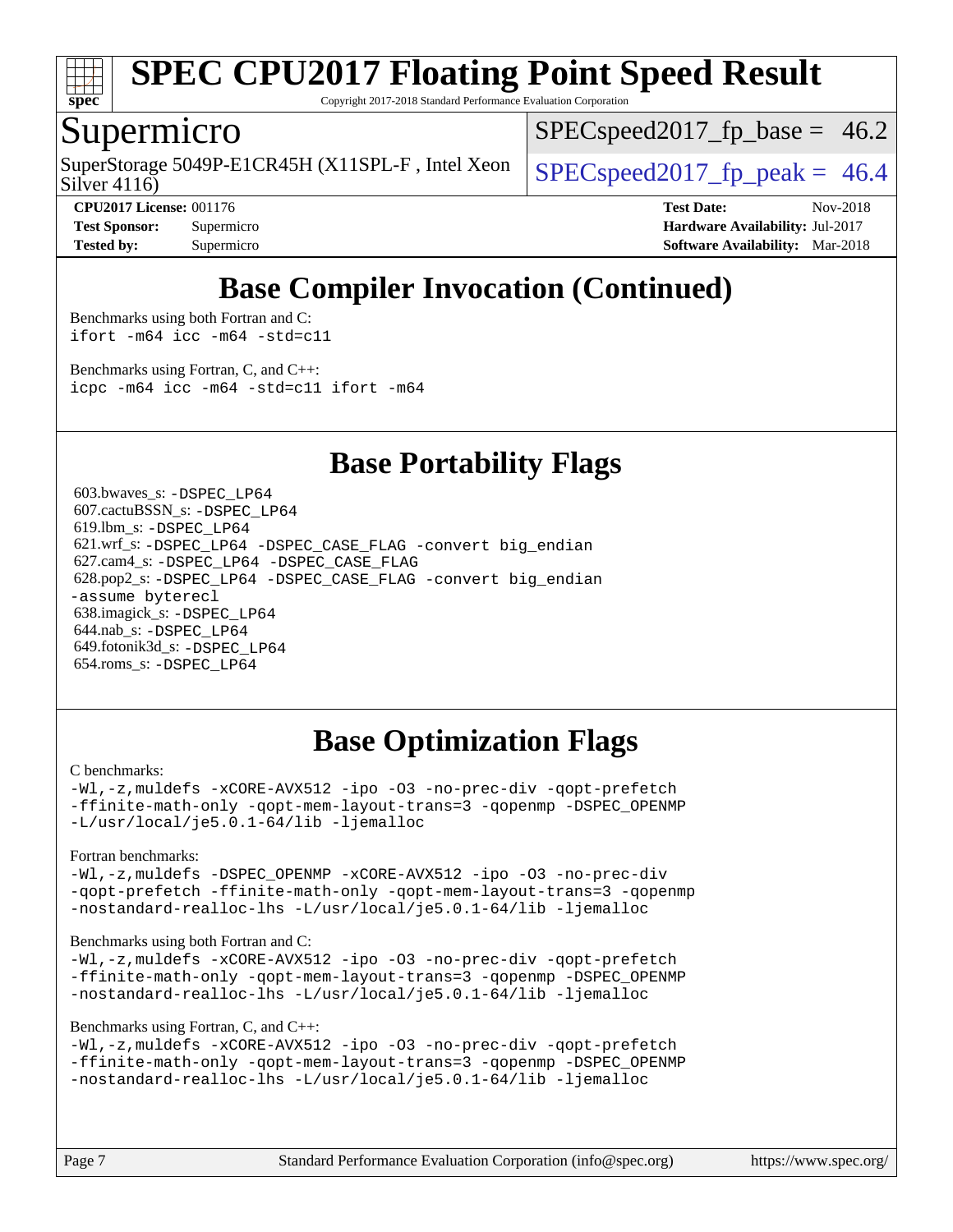

Copyright 2017-2018 Standard Performance Evaluation Corporation

## Supermicro

Silver 4116) SuperStorage 5049P-E1CR45H (X11SPL-F, Intel Xeon  $\big|$  SPECspeed2017 fp\_peak = 46.4

 $SPECspeed2017<sub>fp</sub> base = 46.2$ 

**[CPU2017 License:](http://www.spec.org/auto/cpu2017/Docs/result-fields.html#CPU2017License)** 001176 **[Test Date:](http://www.spec.org/auto/cpu2017/Docs/result-fields.html#TestDate)** Nov-2018 **[Test Sponsor:](http://www.spec.org/auto/cpu2017/Docs/result-fields.html#TestSponsor)** Supermicro **[Hardware Availability:](http://www.spec.org/auto/cpu2017/Docs/result-fields.html#HardwareAvailability)** Jul-2017 **[Tested by:](http://www.spec.org/auto/cpu2017/Docs/result-fields.html#Testedby)** Supermicro **[Software Availability:](http://www.spec.org/auto/cpu2017/Docs/result-fields.html#SoftwareAvailability)** Mar-2018

# **[Peak Compiler Invocation](http://www.spec.org/auto/cpu2017/Docs/result-fields.html#PeakCompilerInvocation)**

[C benchmarks](http://www.spec.org/auto/cpu2017/Docs/result-fields.html#Cbenchmarks): [icc -m64 -std=c11](http://www.spec.org/cpu2017/results/res2018q4/cpu2017-20181112-09670.flags.html#user_CCpeak_intel_icc_64bit_c11_33ee0cdaae7deeeab2a9725423ba97205ce30f63b9926c2519791662299b76a0318f32ddfffdc46587804de3178b4f9328c46fa7c2b0cd779d7a61945c91cd35)

[Fortran benchmarks:](http://www.spec.org/auto/cpu2017/Docs/result-fields.html#Fortranbenchmarks) [ifort -m64](http://www.spec.org/cpu2017/results/res2018q4/cpu2017-20181112-09670.flags.html#user_FCpeak_intel_ifort_64bit_24f2bb282fbaeffd6157abe4f878425411749daecae9a33200eee2bee2fe76f3b89351d69a8130dd5949958ce389cf37ff59a95e7a40d588e8d3a57e0c3fd751)

[Benchmarks using both Fortran and C](http://www.spec.org/auto/cpu2017/Docs/result-fields.html#BenchmarksusingbothFortranandC): [ifort -m64](http://www.spec.org/cpu2017/results/res2018q4/cpu2017-20181112-09670.flags.html#user_CC_FCpeak_intel_ifort_64bit_24f2bb282fbaeffd6157abe4f878425411749daecae9a33200eee2bee2fe76f3b89351d69a8130dd5949958ce389cf37ff59a95e7a40d588e8d3a57e0c3fd751) [icc -m64 -std=c11](http://www.spec.org/cpu2017/results/res2018q4/cpu2017-20181112-09670.flags.html#user_CC_FCpeak_intel_icc_64bit_c11_33ee0cdaae7deeeab2a9725423ba97205ce30f63b9926c2519791662299b76a0318f32ddfffdc46587804de3178b4f9328c46fa7c2b0cd779d7a61945c91cd35)

[Benchmarks using Fortran, C, and C++](http://www.spec.org/auto/cpu2017/Docs/result-fields.html#BenchmarksusingFortranCandCXX): [icpc -m64](http://www.spec.org/cpu2017/results/res2018q4/cpu2017-20181112-09670.flags.html#user_CC_CXX_FCpeak_intel_icpc_64bit_4ecb2543ae3f1412ef961e0650ca070fec7b7afdcd6ed48761b84423119d1bf6bdf5cad15b44d48e7256388bc77273b966e5eb805aefd121eb22e9299b2ec9d9) [icc -m64 -std=c11](http://www.spec.org/cpu2017/results/res2018q4/cpu2017-20181112-09670.flags.html#user_CC_CXX_FCpeak_intel_icc_64bit_c11_33ee0cdaae7deeeab2a9725423ba97205ce30f63b9926c2519791662299b76a0318f32ddfffdc46587804de3178b4f9328c46fa7c2b0cd779d7a61945c91cd35) [ifort -m64](http://www.spec.org/cpu2017/results/res2018q4/cpu2017-20181112-09670.flags.html#user_CC_CXX_FCpeak_intel_ifort_64bit_24f2bb282fbaeffd6157abe4f878425411749daecae9a33200eee2bee2fe76f3b89351d69a8130dd5949958ce389cf37ff59a95e7a40d588e8d3a57e0c3fd751)

## **[Peak Portability Flags](http://www.spec.org/auto/cpu2017/Docs/result-fields.html#PeakPortabilityFlags)**

Same as Base Portability Flags

## **[Peak Optimization Flags](http://www.spec.org/auto/cpu2017/Docs/result-fields.html#PeakOptimizationFlags)**

[C benchmarks](http://www.spec.org/auto/cpu2017/Docs/result-fields.html#Cbenchmarks):

619.lbm\_s: basepeak = yes

638.imagick\_s: basepeak = yes

 $644$ .nab\_s: basepeak = yes

[Fortran benchmarks](http://www.spec.org/auto/cpu2017/Docs/result-fields.html#Fortranbenchmarks):

 603.bwaves\_s: [-prof-gen](http://www.spec.org/cpu2017/results/res2018q4/cpu2017-20181112-09670.flags.html#user_peakPASS1_FFLAGSPASS1_LDFLAGS603_bwaves_s_prof_gen_5aa4926d6013ddb2a31985c654b3eb18169fc0c6952a63635c234f711e6e63dd76e94ad52365559451ec499a2cdb89e4dc58ba4c67ef54ca681ffbe1461d6b36)(pass 1) [-prof-use](http://www.spec.org/cpu2017/results/res2018q4/cpu2017-20181112-09670.flags.html#user_peakPASS2_FFLAGSPASS2_LDFLAGS603_bwaves_s_prof_use_1a21ceae95f36a2b53c25747139a6c16ca95bd9def2a207b4f0849963b97e94f5260e30a0c64f4bb623698870e679ca08317ef8150905d41bd88c6f78df73f19)(pass 2) [-DSPEC\\_SUPPRESS\\_OPENMP](http://www.spec.org/cpu2017/results/res2018q4/cpu2017-20181112-09670.flags.html#suite_peakPASS1_FOPTIMIZE603_bwaves_s_DSPEC_SUPPRESS_OPENMP) [-DSPEC\\_OPENMP](http://www.spec.org/cpu2017/results/res2018q4/cpu2017-20181112-09670.flags.html#suite_peakPASS2_FOPTIMIZE603_bwaves_s_DSPEC_OPENMP) [-O2](http://www.spec.org/cpu2017/results/res2018q4/cpu2017-20181112-09670.flags.html#user_peakPASS1_FOPTIMIZE603_bwaves_s_f-O2) [-xCORE-AVX512](http://www.spec.org/cpu2017/results/res2018q4/cpu2017-20181112-09670.flags.html#user_peakPASS2_FOPTIMIZE603_bwaves_s_f-xCORE-AVX512) [-qopt-prefetch](http://www.spec.org/cpu2017/results/res2018q4/cpu2017-20181112-09670.flags.html#user_peakPASS1_FOPTIMIZEPASS2_FOPTIMIZE603_bwaves_s_f-qopt-prefetch) [-ipo](http://www.spec.org/cpu2017/results/res2018q4/cpu2017-20181112-09670.flags.html#user_peakPASS2_FOPTIMIZE603_bwaves_s_f-ipo) [-O3](http://www.spec.org/cpu2017/results/res2018q4/cpu2017-20181112-09670.flags.html#user_peakPASS2_FOPTIMIZE603_bwaves_s_f-O3) [-ffinite-math-only](http://www.spec.org/cpu2017/results/res2018q4/cpu2017-20181112-09670.flags.html#user_peakPASS1_FOPTIMIZEPASS2_FOPTIMIZE603_bwaves_s_f_finite_math_only_cb91587bd2077682c4b38af759c288ed7c732db004271a9512da14a4f8007909a5f1427ecbf1a0fb78ff2a814402c6114ac565ca162485bbcae155b5e4258871) [-no-prec-div](http://www.spec.org/cpu2017/results/res2018q4/cpu2017-20181112-09670.flags.html#user_peakPASS2_FOPTIMIZE603_bwaves_s_f-no-prec-div) [-qopt-mem-layout-trans=3](http://www.spec.org/cpu2017/results/res2018q4/cpu2017-20181112-09670.flags.html#user_peakPASS1_FOPTIMIZEPASS2_FOPTIMIZE603_bwaves_s_f-qopt-mem-layout-trans_de80db37974c74b1f0e20d883f0b675c88c3b01e9d123adea9b28688d64333345fb62bc4a798493513fdb68f60282f9a726aa07f478b2f7113531aecce732043) [-qopenmp](http://www.spec.org/cpu2017/results/res2018q4/cpu2017-20181112-09670.flags.html#user_peakPASS2_FOPTIMIZE603_bwaves_s_qopenmp_16be0c44f24f464004c6784a7acb94aca937f053568ce72f94b139a11c7c168634a55f6653758ddd83bcf7b8463e8028bb0b48b77bcddc6b78d5d95bb1df2967) [-nostandard-realloc-lhs](http://www.spec.org/cpu2017/results/res2018q4/cpu2017-20181112-09670.flags.html#user_peakEXTRA_FOPTIMIZE603_bwaves_s_f_2003_std_realloc_82b4557e90729c0f113870c07e44d33d6f5a304b4f63d4c15d2d0f1fab99f5daaed73bdb9275d9ae411527f28b936061aa8b9c8f2d63842963b95c9dd6426b8a)

649.fotonik3d\_s: Same as 603.bwaves\_s

 654.roms\_s: [-DSPEC\\_OPENMP](http://www.spec.org/cpu2017/results/res2018q4/cpu2017-20181112-09670.flags.html#suite_peakFOPTIMIZE654_roms_s_DSPEC_OPENMP) [-xCORE-AVX512](http://www.spec.org/cpu2017/results/res2018q4/cpu2017-20181112-09670.flags.html#user_peakFOPTIMIZE654_roms_s_f-xCORE-AVX512) [-ipo](http://www.spec.org/cpu2017/results/res2018q4/cpu2017-20181112-09670.flags.html#user_peakFOPTIMIZE654_roms_s_f-ipo) [-O3](http://www.spec.org/cpu2017/results/res2018q4/cpu2017-20181112-09670.flags.html#user_peakFOPTIMIZE654_roms_s_f-O3) [-no-prec-div](http://www.spec.org/cpu2017/results/res2018q4/cpu2017-20181112-09670.flags.html#user_peakFOPTIMIZE654_roms_s_f-no-prec-div) [-qopt-prefetch](http://www.spec.org/cpu2017/results/res2018q4/cpu2017-20181112-09670.flags.html#user_peakFOPTIMIZE654_roms_s_f-qopt-prefetch) [-ffinite-math-only](http://www.spec.org/cpu2017/results/res2018q4/cpu2017-20181112-09670.flags.html#user_peakFOPTIMIZE654_roms_s_f_finite_math_only_cb91587bd2077682c4b38af759c288ed7c732db004271a9512da14a4f8007909a5f1427ecbf1a0fb78ff2a814402c6114ac565ca162485bbcae155b5e4258871) [-qopt-mem-layout-trans=3](http://www.spec.org/cpu2017/results/res2018q4/cpu2017-20181112-09670.flags.html#user_peakFOPTIMIZE654_roms_s_f-qopt-mem-layout-trans_de80db37974c74b1f0e20d883f0b675c88c3b01e9d123adea9b28688d64333345fb62bc4a798493513fdb68f60282f9a726aa07f478b2f7113531aecce732043) [-qopenmp](http://www.spec.org/cpu2017/results/res2018q4/cpu2017-20181112-09670.flags.html#user_peakFOPTIMIZE654_roms_s_qopenmp_16be0c44f24f464004c6784a7acb94aca937f053568ce72f94b139a11c7c168634a55f6653758ddd83bcf7b8463e8028bb0b48b77bcddc6b78d5d95bb1df2967) [-nostandard-realloc-lhs](http://www.spec.org/cpu2017/results/res2018q4/cpu2017-20181112-09670.flags.html#user_peakEXTRA_FOPTIMIZE654_roms_s_f_2003_std_realloc_82b4557e90729c0f113870c07e44d33d6f5a304b4f63d4c15d2d0f1fab99f5daaed73bdb9275d9ae411527f28b936061aa8b9c8f2d63842963b95c9dd6426b8a)

[Benchmarks using both Fortran and C](http://www.spec.org/auto/cpu2017/Docs/result-fields.html#BenchmarksusingbothFortranandC):

**(Continued on next page)**